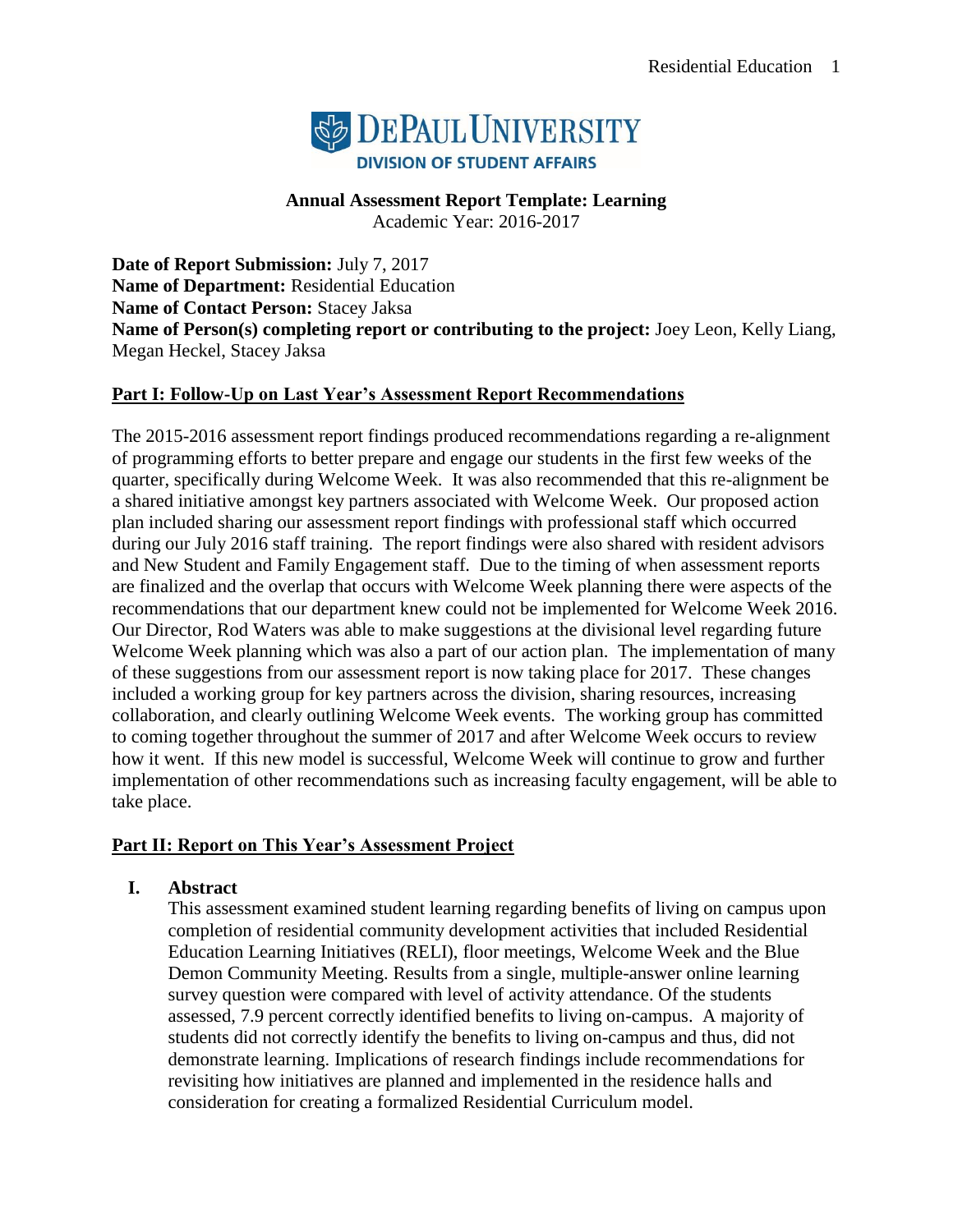## **II. Assessment Question**

To what extent are students learning about the benefits of living with others after participating in residential community development activities?

## **III. Introduction & Context**

## **Project Overview**

Residential Education was interested in examining what learning takes place for residential student participants in residential community development activities. The residential community development programming area is comprised of fourteen key activity areas. For the purpose of this project, we assessed four of those activity areas: RELI, the Blue Demon Community Meeting, floor meetings, and Welcome Week. Each of the areas assessed are activities offered within the first six weeks of the academic year, with the exception of RELI which is offered throughout the entirety of the academic year. In order to assess our learning outcome for residential community development, we defined learning as being able to accurately identify the benefits of living in the oncampus community.

## **Learning Outcomes Assessed**

The primary program level learning outcome assessed was the following: "Students who engage in Residential Community Development will identify the benefits and responsibilities of living with others."

The primary department level learning outcome assessed was the following: "As a result of participating in Residential Education programs, students will be able to demonstrate personal responsibility and respect for others in communities of which they are a part."

The primary division level learning outcome assessed was the following: "Intrapersonal and Interpersonal Development: Students who participate in Student Affairs programs and activities will develop a strong sense of personal identity and form mature, respectful relationships with others."

#### **Context for This Year's Report**

Residential Education was interested in assessing specific student learning outcomes through our residential community development program area, specifically four of the fourteen key activities that make up this area. Community development within the residence halls is an important area of contribution that our department offers to the Division of Student Affairs, thus gauging student learning within this initiative is a focal point for our department. As previously mentioned, we indicated that learning would be determined by a student's ability to correctly identify the benefits of living within the oncampus community. We developed a learning survey question for students to take in which they were asked to identify the benefits to living on-campus. Prior to the survey tool being distributed to students, our department's professional staff team determined what we believed to be the most important benefits to living on-campus based on the interactions our staff has with students. The top three benefits identified were: getting to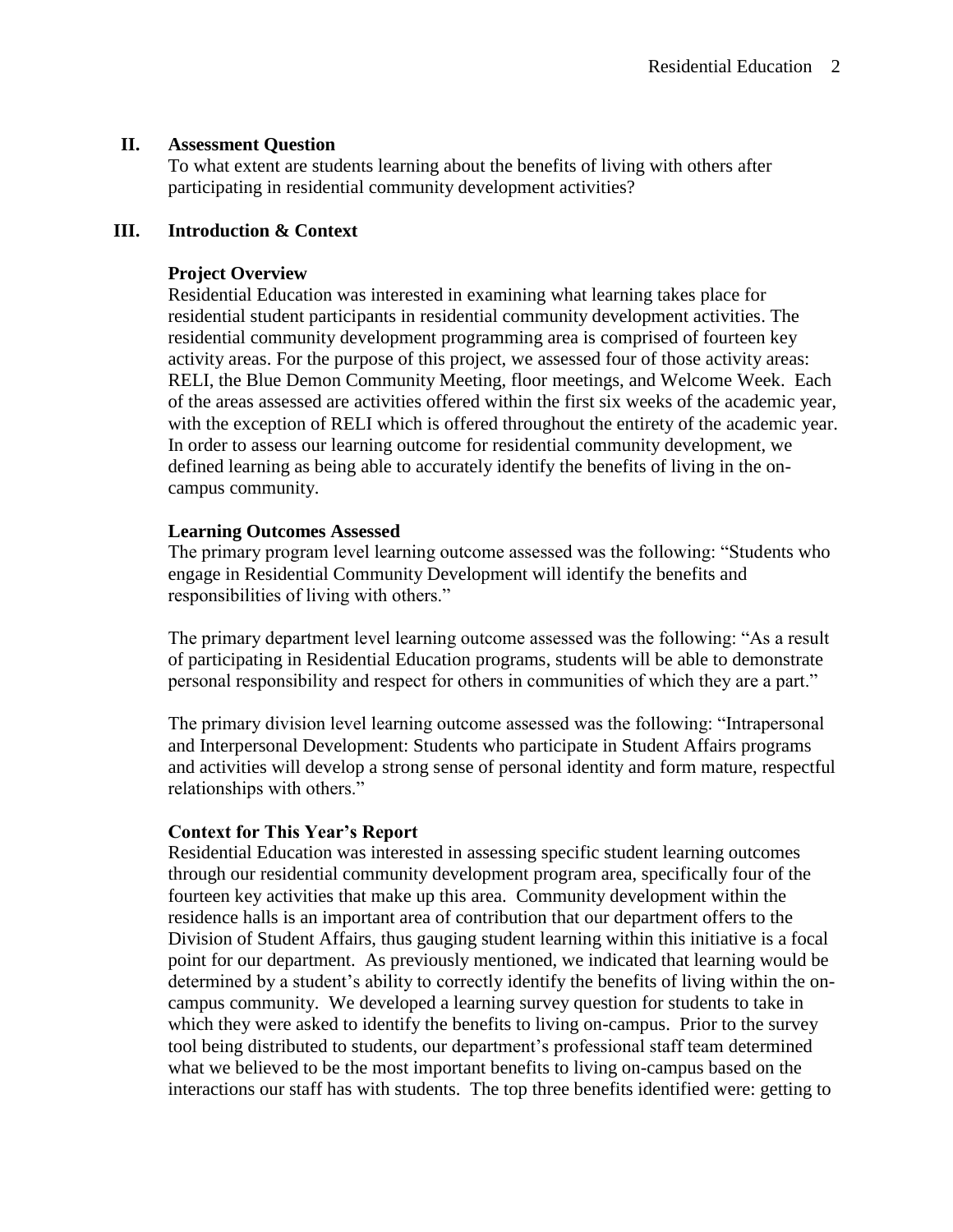know other people, a sense of community, and being close to campus. "Correct and incorrect" answers on the learning survey were then determined based on these selections made by our staff.

Assessing this topic area directly relates to Residential Education's Key Activity Map (KAM) and departmental learning outcomes. At a program-level, the learning outcome related to our assessment question is, "Students who engage in Residential Community Development will identify the benefits and responsibilities of living with others." At the department-level, the learning outcome related to this program-level learning outcome is, "As a result of participating in Residential Education programs, students will be able to demonstrate personal responsibility and respect for others in communities of which they are a part." By contributing in these areas at the program and department-level, this topic area also feeds up to the learning outcomes of the Division of Student Affairs, specifically, it is related to Intrapersonal and Interpersonal Development. This learning outcome states, "Students who participate in Student Affairs programs and activities will develop a strong sense of personal identity and form mature, respectful relationships with others." Assessing the benefits of living on campus will help our department to observe whether or not our current approach to residential community development is in alignment with the learning we are trying to ensure students are doing within the oncampus community.

Astin's student involvement theory (1999) defines involvement as "the amount of physical and psychological energy that the student devotes to the academic experience" (p. 519). As a part of the research, Astin also had findings specifically regarding oncampus students. Astin indicates that on-campus students are more likely to have greater proficiency in "artistic interests, liberalism, and interpersonal self-esteem" (p. 524). Astin goes on to state that, "Living on-campus substantially increases the student's chances of persisting and of aspiring to a graduate or professional degree. Residents are more likely than commuters to achieve in such extracurricular areas as leadership and athletics and to express satisfaction with their undergraduate experience, particularly in the areas of student friendships, faculty-student relations, institutional reputation, and social life" (p. 525). This increase in satisfaction promotes retention efforts and alumni engagement. Bloland (1987) further discusses providing activities that seamlessly combine leisure with student growth and development by concluding that, "we [student development educators] should expand the ways in which a greater number of campus experiences, including leisure [behaviors], can be used to promote the educational growth of students" (p. 293). Johnson and Cavins (1996) identify that the residence halls are an ideal environment for developing community, increasing student involvement, and creating a space for intentional interactions to occur, especially between faculty members and students. Furthermore, Lopez Turley and Wodtke (2010) utilized Astin's theory as a framework for a study conducted assessing first year students. The study determined that "among students attending liberal arts institutions, those who live on campus have significantly higher GPAs than comparable students at the same institution who live off campus with family." It should also be noted that literature from Graham (2016) indicates that "while there is much anecdotal evidence to support the benefits of living on campus, trustworthy measurements are difficult to achieve" (p. 9). Graham goes on to state, "We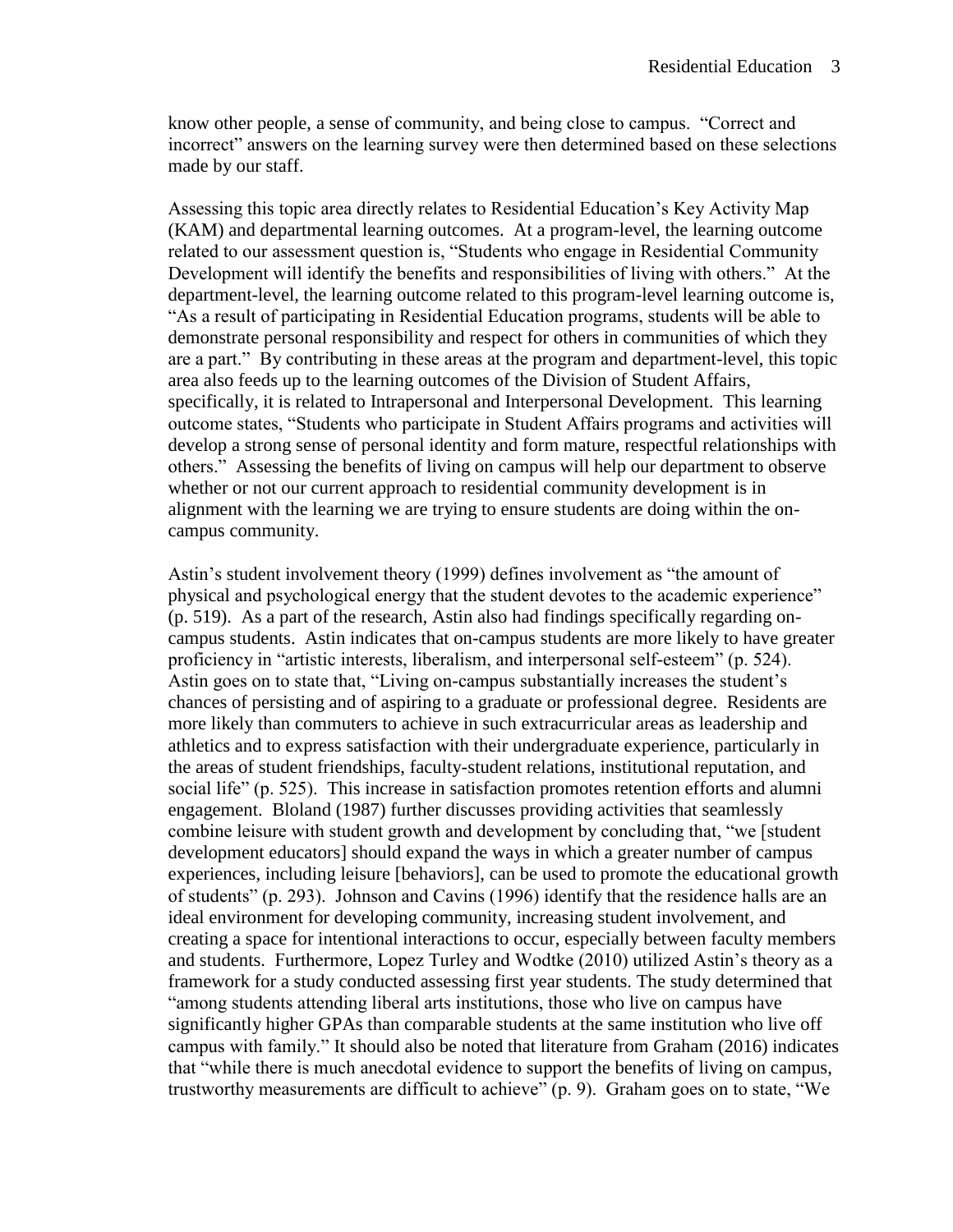need to parse out the sources of positive impact, further investigating the environment, the programming, and the peer interactions so as to improve practice" (p. 23).

#### **IV. Data Collection & Methodology**

#### **Population and Sample**

Our focus and collection of data for our project was on residential undergraduate students in the Lincoln Park campus. Our population included residential students who completed our Student Experience Survey in the fall 2016 quarter. This group was the most useful to answer our assessment question because they chose to participate in our survey, and had the opportunity to attend a residential community development activity during the fall 2016 quarter within their on-campus living experience.

All the residential students on the Lincoln Park campus (2,443 students) were invited to complete the Student Experience Survey through email notifications, facebook posts, and through word of mouth from their resident advisors (RAs). Our rationale for collecting from this specific sample was used to help us understand the student learning that takes place with the top benefits of living on campus.

#### **Data Collection**

Our data was collected through one, multiple answer question that was added this year on our online Student Experience Survey that was communicated through email during the end of the fall 2016 quarter. The question added was, "Of the list below, what would you identify as the top 3 benefits of living in the residence halls. Please rank order the benefits 1 through 3, with 1 being the most important benefit" (Appendix Figure 15). Our department solidified the learning survey question during one of our staff meetings. All professional staff participated and identified the top benefits to living on campus based on the daily interactions they have with students. Our staff determined the top benefits to be: getting to know other people, a sense of community, and being close to campus. These top benefits were then utilized to determine learning based on whether students correctly or incorrectly identified these same benefits on the survey. Student learning was assessed through both the data from our survey and through participation data from our residential community development activities during the fall quarter. Student ID's were collected in the survey.

#### **Data Analysis**

The evidence collected was analyzed by four professional staff members within our department to determine how many students met the threshold of success by answering the learning question correctly. These professional staff members organized the data for the additional analysis from Doug Palzer and Scott Tharp, and facilitated the discussion in staff meetings to confirm the threshold of success (two out of three correct responses). After two professional staff members received the residential community development activity participation data, we went through the participation data and organized the information to compare the answers to the student learning question with the fall quarter activity participation data.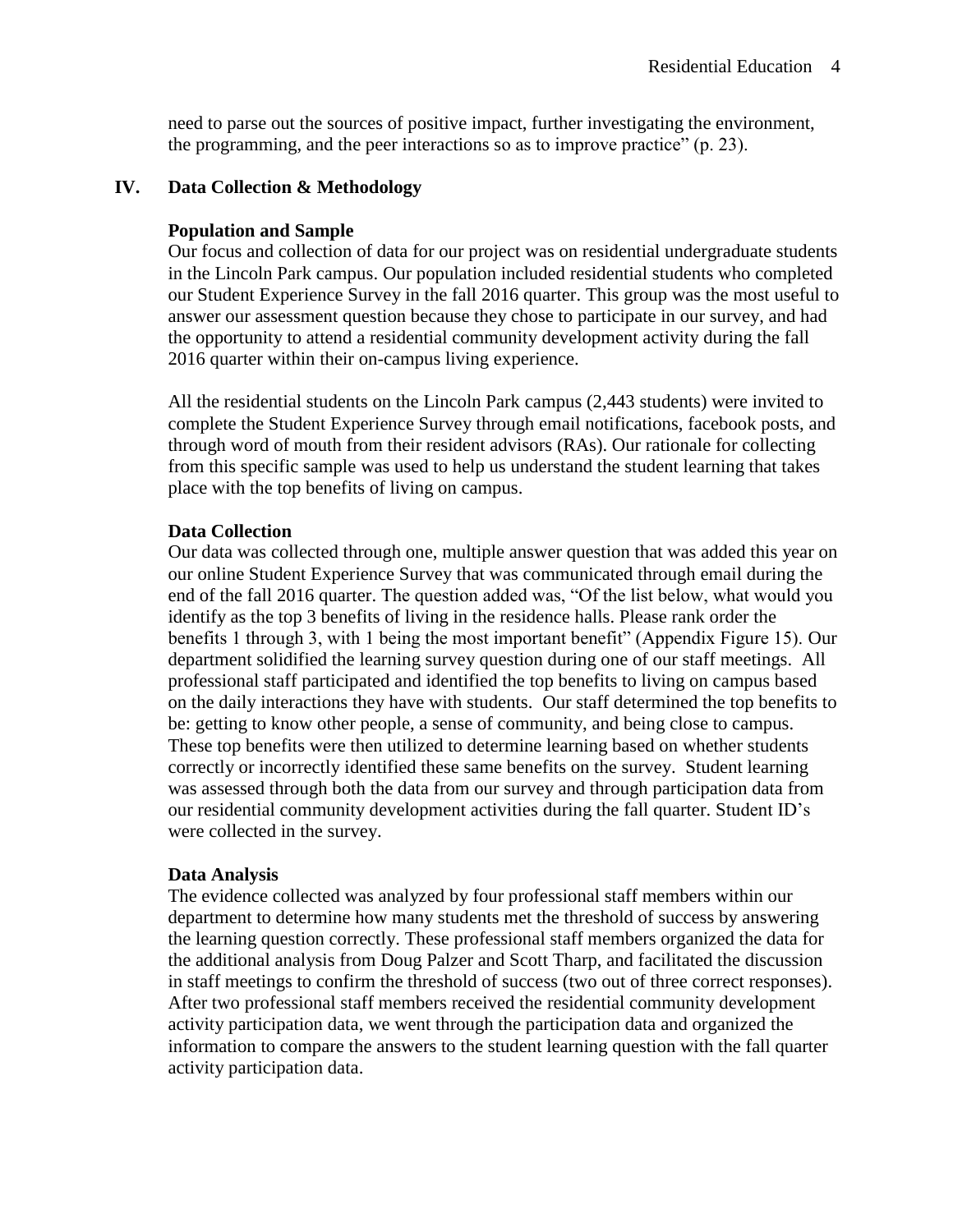As demonstrated in the appendix within our "Residential Education Data Analysis Report," student learning data was collected from a multiple-answer learning survey question with up to three correct answers (getting to know people, sense of community, being close to campus). Activity attendance data was collected from OrgSync card swipes spanning four activities: 1) Blue Demon Community Meeting (BDCM), 2) Floor Meetings (FM), 3) Welcome Week (WW), and 4) RELI events (RELI). RELI was the only activity category that included a collection of nine sub-activities. All data was associated with 1,320 unique students.

Doug Palzer and Scott Tharp analyzed our data and shared it with us through a Residential Education Data Analysis Report. In this report, the analysis method that was used included descriptive statistics and inferential statistics. They wrote about this in the report:

Descriptive statistics (i.e., frequencies, means) for activity attendance data were calculated in four ways. First, the frequency of attendance across all 12 sub-activities (within the four total activities) were calculated for all unique students. Second, the frequency of attendance across all 9 sub-activities within the RELI events category were calculated for all unique students. Third, the frequency of students who attended each of the four activity categories were attended for all unique students (labeled as "categories"). Fourth, all 12 sub-activities were collapsed into "attendance categories" (i.e., 0, 1-2, 3-4, 5-6) and the frequency of attendance was calculated for each attendance category.

Inferential statistics (i.e., correlations, cross-tabs) were conducted to determine if there was a relationship between student learning data and activity attendance data. Three scatterplots and correlation analyzes were conducted based on number of right answers selected with 1) total number of sub-activities attended, 2) total number of RELI subactivities attended and 3) total number of activity categories attended. Crosstabs were conducted based on 1) threshold for successful learning relative to attendance categories, 2) threshold for successful learning relative to activity categories, and 3) each correct student learning answer choice relative to activity categories. The first two types of crosstabs were conducted to determine if a relationship exists between successful learning and either overall level of attendance or categories of attendance. The last crosstab was conducted to determine if there was a relationship between identifying specific right answer choices and a specific category of attendance.

#### **Participant Consent**

Consent was obtained through the active participation of the online survey through the form of inputting their student ID number. Participation from the survey was optional and students were communicated the purpose of the survey prior to their participation. The participant information was kept and stored securely through the Qualtrics website. The sensitive information that was collected about individual participants were their student identification numbers.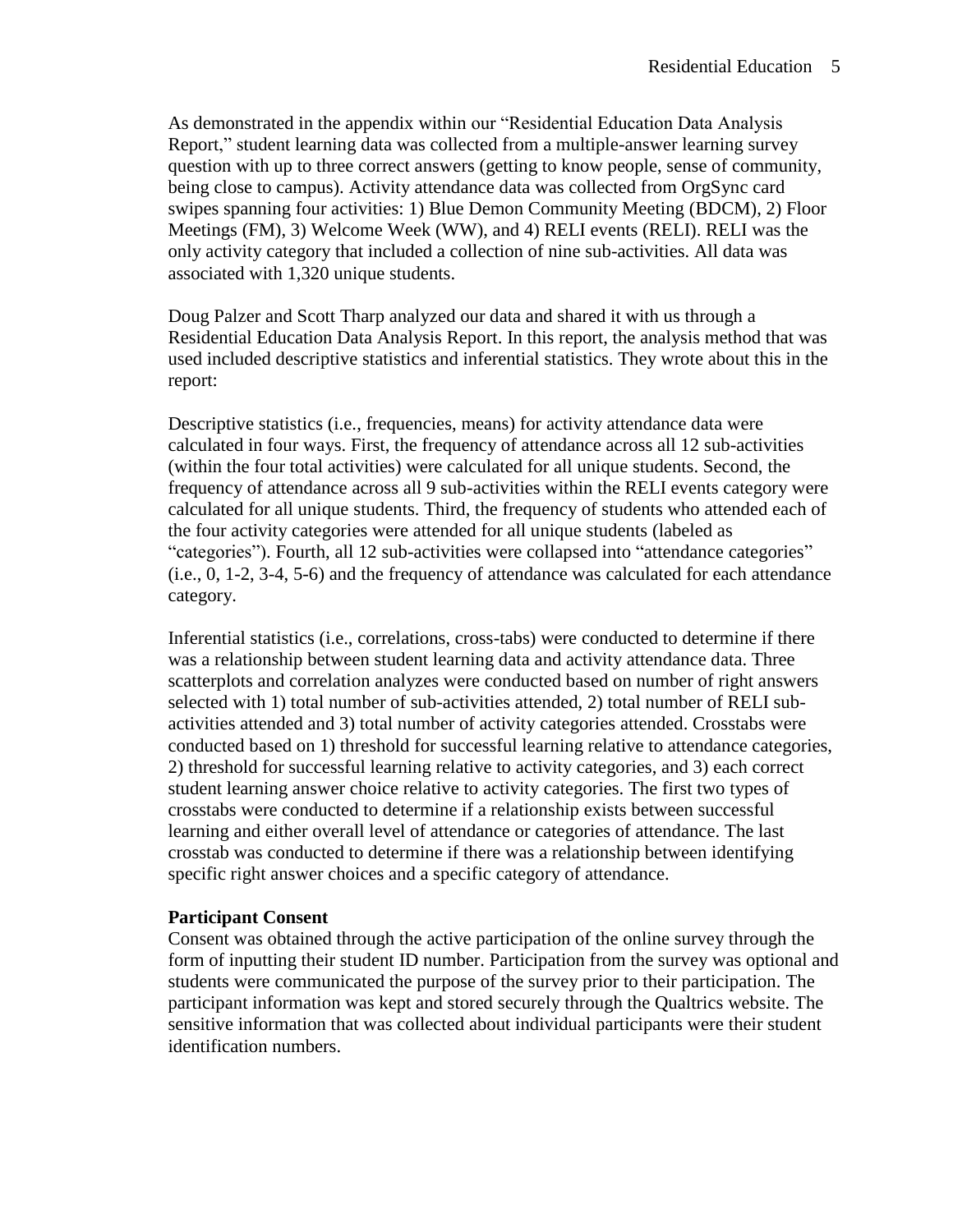## **V. Data & Findings**

#### **Response Rate and Demographics**

All residential students in Lincoln Park at DePaul University (2,443) were invited to participate in our Student Experience Survey. There were 1,320 responses total that were used for our analysis. The response rate yielded 54%. No demographic data was collected about this sample.

## **Key Findings**

The Residential Education Data Analysis Report from Doug Palzer and Scott Tharp included the following synopsis of our project's key findings (with all tables and charts located in the appendix):

With respect to the learning survey question, the mean number of correct answers identified was .31 (SD=.81). 1103 students (83.6%) did not identify a single correct answer, 113 students (8.6%) selected one correct answer, 13 students (1.0%) selected two correct answers, and 91 students (6.9%) selected all three correct answers. Therefore, 104 students (7.9%) met the learning threshold of identifying at least two correct answers. When considering each individual answer choice, 108 students (8.2%) selected answer choice A (getting to know people). The same number, 108 students (8.2%), selected answer choice B (sense of community). 194 students (14.7%) selected answer choice C (being close to campus).

With respect to student activity participation, 299 students (22.7%) did not attend any activities. 589 students (44.6%) attended one activity. 324 students (24.5%) attend two activities. 84 students (6.4%) attended three activities. 23 students (1.7%) attended four activities, and 1 student (0.1%) attended five activities.

With respect to the number of categories attended, the same 299 students (22.7%) did not participate in any activities. 594 students (45.0%) participated in one category. 328 students (24.8%) attended 2 categories of activities. 77 students (0.6%) participated in three categories, and 22 students (0.02%) participated in all four categories. For the individual category attendance, 811 students (61.4%) attended the Blue Demon Community Meeting, 317 students (24.0%) attended a Floor Meeting, 185 students (14.0%) attended Welcome Week, and 256 students (19.4%) attended at least one RELI event.

Three correlations were conducted to assess the relationship between activity attendance and student response to the learning survey question:

• Frequency of total sub-activity attendance and level of knowledge were not significantly correlated,  $r(1318) = -0.04$ ,  $p = .381$ . This weak, negative correlation indicates that as sub-activity attendance increases, level of knowledge does not tend to increase.

• Frequency of categories attended and level of knowledge were not significantly correlated,  $r(1318) = -0.05$ ,  $p = .100$ . This weak, negative correlation indicates that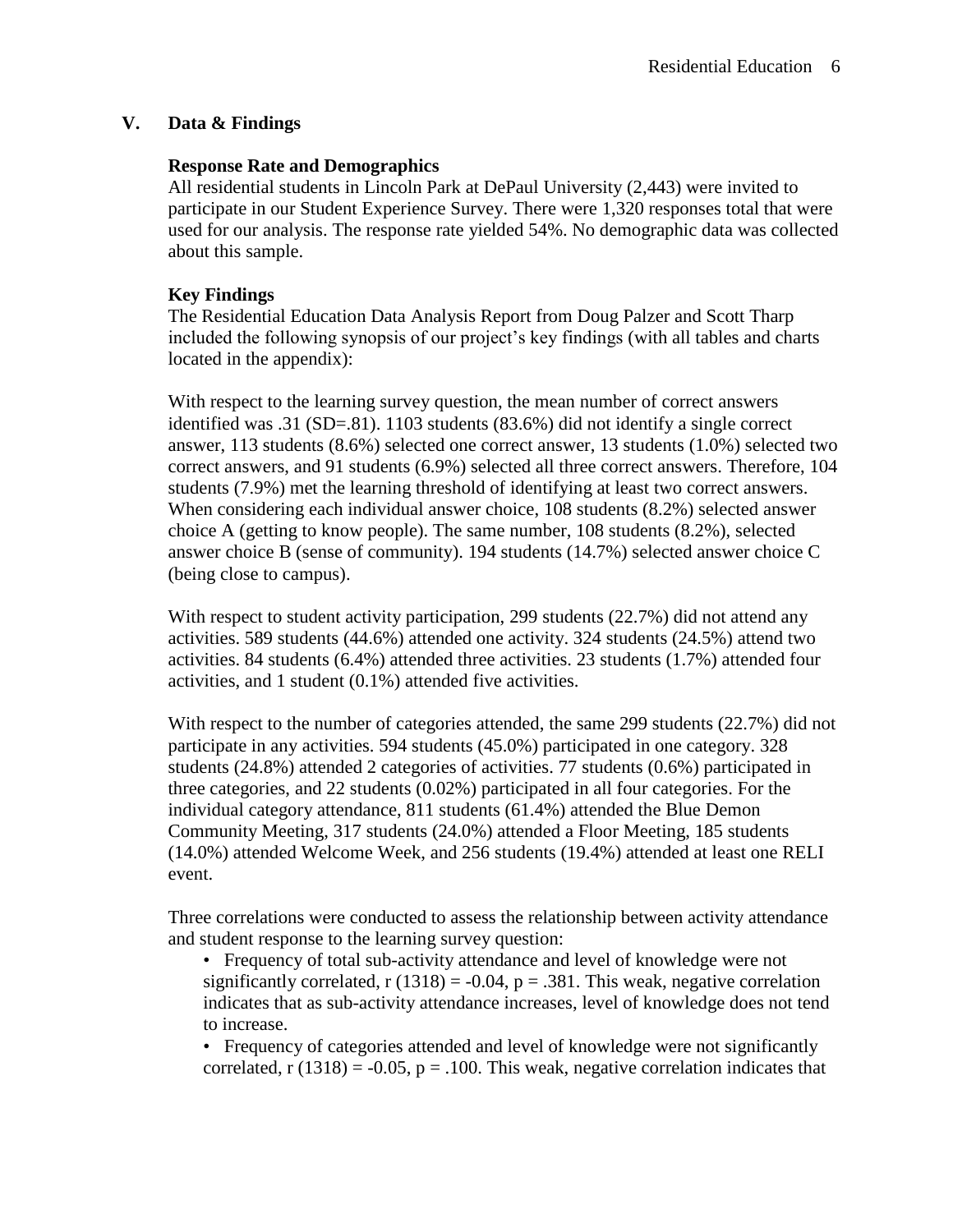as frequency of categories attended increases, level of knowledge does not tend to increase.

• Frequency of RELI event attendance and level of knowledge were not significantly correlated,  $r(1318) = -0.02$ ,  $p = .381$ . This weak, negative correlation indicates that as frequency of RELI event attendance increases, level of knowledge does not tend to increase.

One cross-tabulation was conducted to assess whether students who participated in specific categories were more or less likely to meet the learning threshold for the learning survey question. For the Blue Demon Community Meeting, those who attended were more likely to have met the learning threshold than those who did not. For the Floor Meeting, those who attended were less likely to have learned than those who did not attend. For Welcome Week, those who attended were more likely to have met the learning threshold than those who did not attend. For RELI events, those who attended were less likely to have learned than those who did not attend. However, none of these relationships proved to be statically significant.

A second cross-tabulation examined the relationship between meeting the learning threshold and attendance categories. Those who attended zero sub-activities and those who attended "3 or 4" sub-activities were more likely to have met the learning threshold than those who attended "1 or 2" sub-activities. This relationship did prove to be statically significant.

The final cross-tabulations were conducted to assess whether students who participated in specific categories were more or less likely to correctly identify a specific answer choice. Students who attended BDCM or Welcome Week were more likely to correctly select answer choice A (getting to know people). Conversely, student attendance at the Floor Meeting or RELI activities makes them less likely to select correct answer choice A (getting to know people). However, none of these relationships proved to be statistically significant.

With respect to answer choice B (sense of community), students who attended Welcome Week were more likely to select this answer choice. Students who attended any of the three other categories were less likely to select answer choice B. However, none of these relationships proved to be statistically significant.

With respect to answer choice C (being close to campus), students who attended any of the four activity categories were less likely to select answer choice C. The relationships between category attendance and answering selection C were all statistically significant except for Welcome Week (See Figure 14).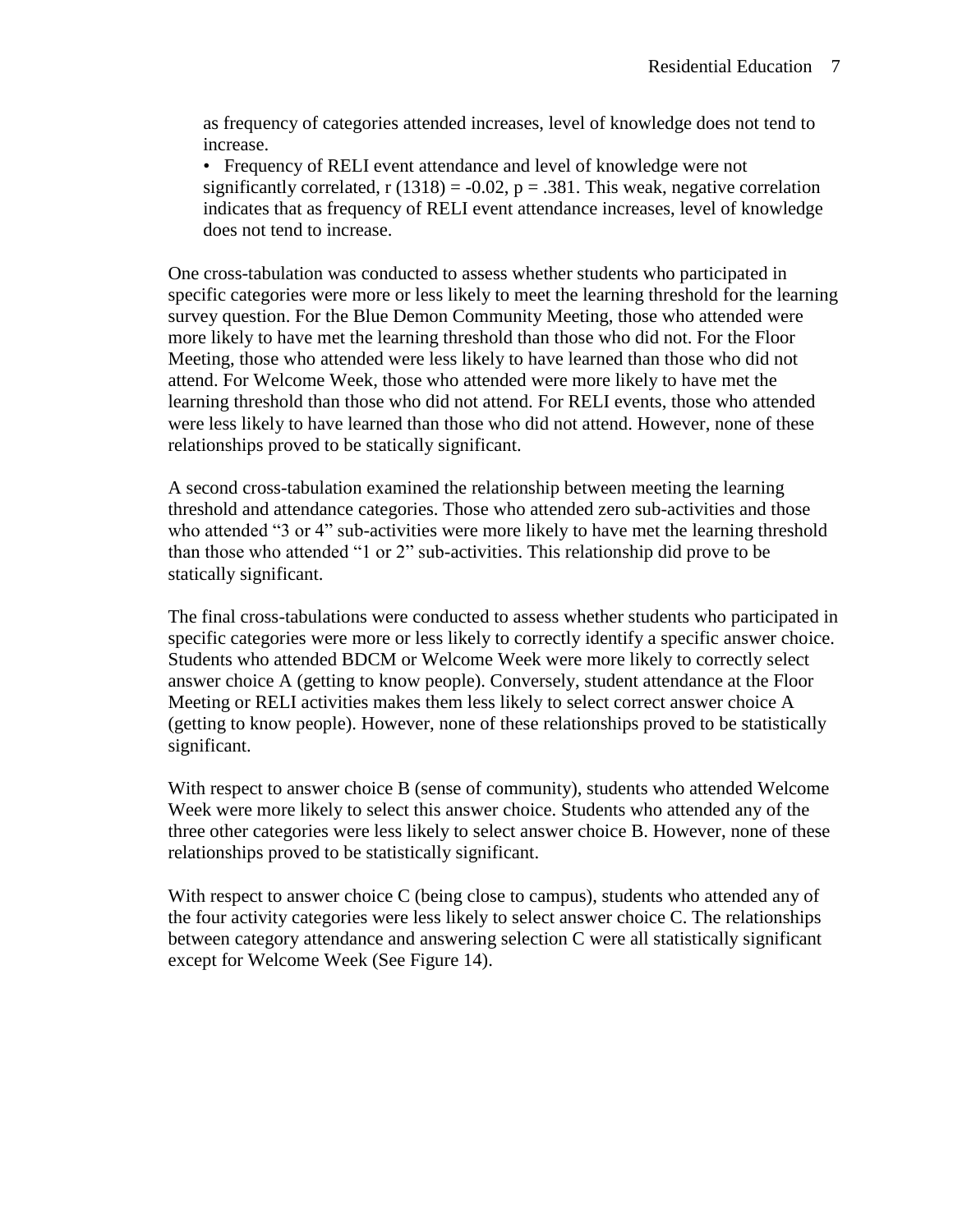| <b>Program Level</b><br><b>Learning Outcome</b>                                                                                                   | <b>Department Level</b><br><b>Learning Outcome</b>                                                                                                                                                                    | Number of<br><b>Students</b><br><b>Assessed</b> | Number of<br><b>Students with</b><br><b>Acceptable or</b><br><b>Better</b><br><b>Performance</b> |
|---------------------------------------------------------------------------------------------------------------------------------------------------|-----------------------------------------------------------------------------------------------------------------------------------------------------------------------------------------------------------------------|-------------------------------------------------|--------------------------------------------------------------------------------------------------|
| Students who engage<br>in Residential<br>Community<br>Development will<br>identify the benefits<br>and responsibilities of<br>living with others. | As a result of<br>participating in<br>residential education<br>programs, students will<br>be able to demonstrate<br>personal responsibility<br>and respect for others<br>in communities for<br>which they are a part. | 1,320                                           | 104                                                                                              |

We determined two of three correct answers was considered "acceptable performance" because two of three is 66.6% correct and we felt that getting over half correct demonstrated alignment with the department's perception of what benefits there are to living on campus.

## **VI. Discussion & Interpretation of Findings**

Based upon the assessment that was taken during this academic year, we were not able to see a strong relationship between student learning and participation in the residential community development activities that we chose to include in this project. The response rate for our learning survey yielded a 54 percent response rate, however, only 7.9 percent of students demonstrated learning by correctly identifying the benefits to living on campus. This data reinforces our department's current initiative to strongly consider creating a formalized Residential Curriculum model. Having a more formalized model may allow us to create activities with more intentionality and thus, allow for better student learning to occur. In terms of limitations, our department decided to pick activities that occur primarily within the first six weeks (3 of the 4 activities). Upon reflection, perhaps splitting the activity selection up more evenly across the academic year may have made a difference to our findings as it would allow for more time for students to experience the activities we offer on-campus. Conducting this learning survey again with more variance in type of activity and including more activities from our residential community development area may be important to explore. This project contributes to our department because it is important to see if the intentionality we infuse within our activities is causing students to learn or, as this assessment project indicates, if we need to revisit how we are implementing these activities.

## **VII. Recommendations and Plans for Action**

## **Recommendations**

Based on the interpretation of the findings within this project, our committee recommends the following: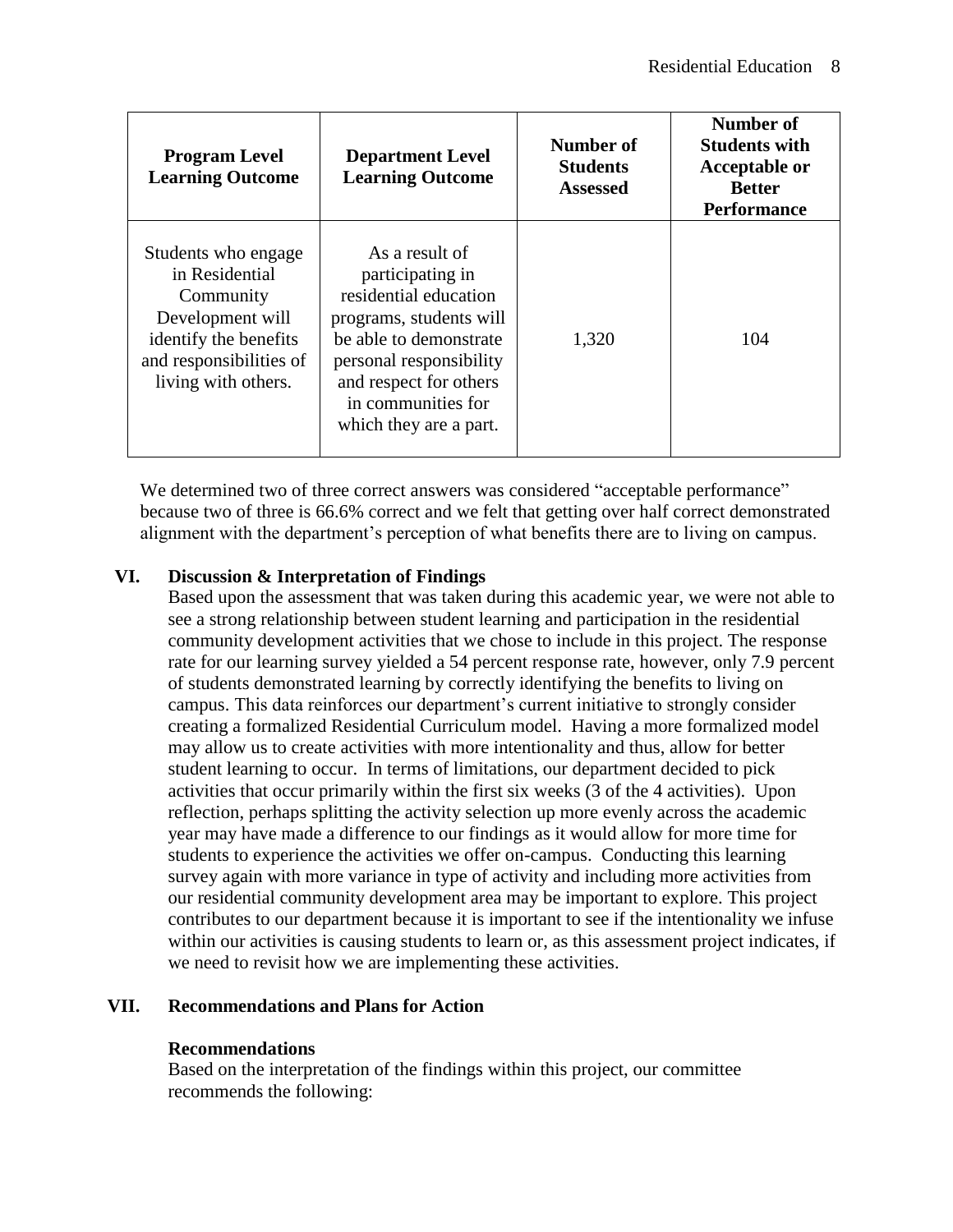- Revisiting the intentionality of how initiatives are planned and implemented in the residence halls
- Benchmarking with other institutions and consideration for adjusting our residential community development activities to include a Residential Curriculum model
- Permanently keep the student learning questions as a part of our Residential Student Experience Survey so that further analysis can occur

## **Action Plan**

Based on the results of this project and the above recommendations, our plan of action is as follows:

- *Fall 2017:*
	- o Share project findings with Residential Education department during departmental meeting. Professional staff to attend ACPA Residential Curriculum Institute (RCI).
	- o After attending RCI, determine whether to include the student learning question in the fall 2017 Residential Student Experience Survey or not
	- *On-Going:*
		- o Department assessment committee to meet with Director Rod Waters to discuss Residential Curriculum model and continued professional development around intentionality within our residential community development activities.

## **Sharing the Results**

We will share the results of this assessment project as is listed above in the action plan.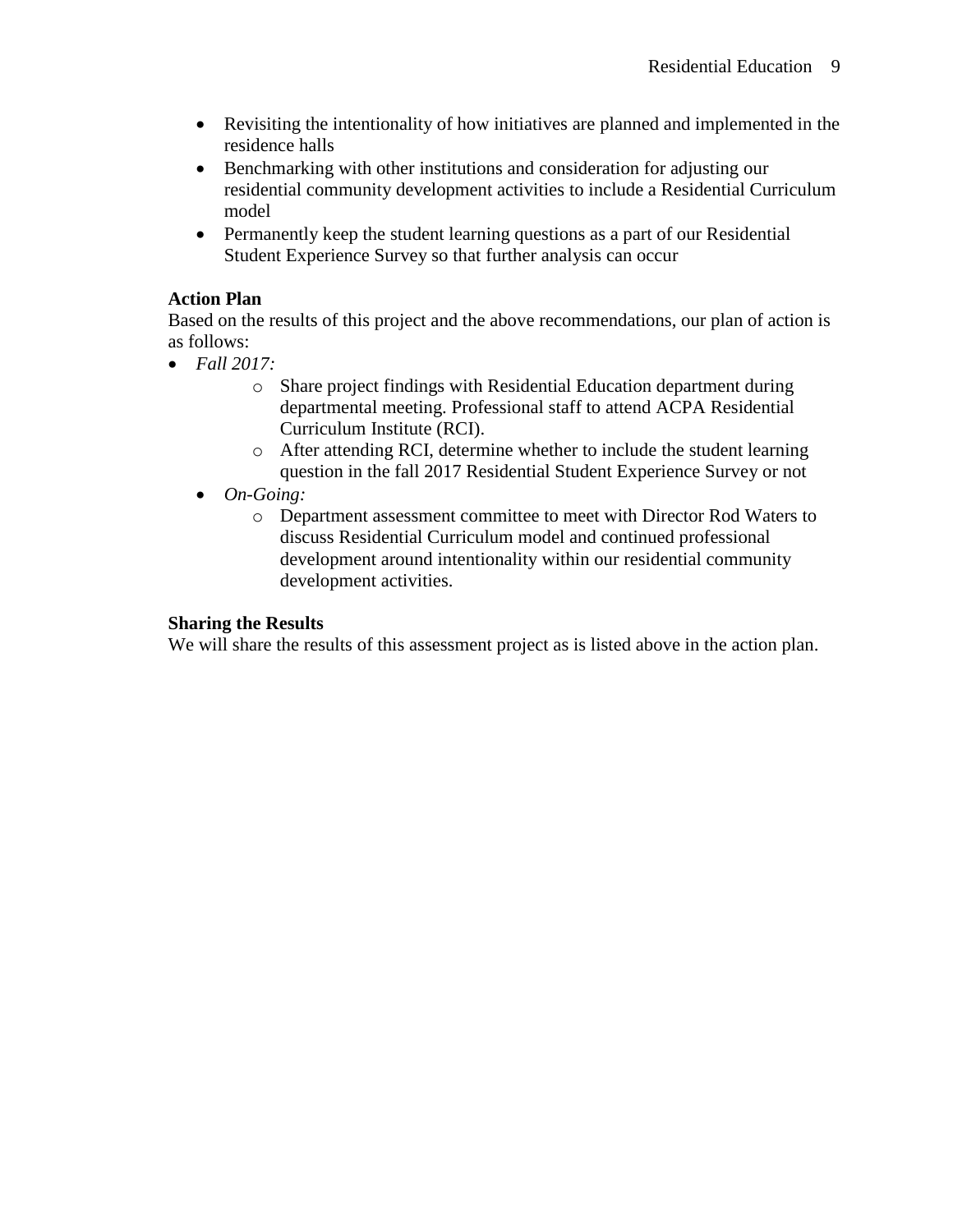## **Appendix**

|       |       | Frequency | Percent   | Valid Percent | Cumulative<br>Percent |
|-------|-------|-----------|-----------|---------------|-----------------------|
| Valid | 5.00  |           | $\cdot$ 1 | $\cdot$ 1     | .1                    |
|       | 4.00  | 23        | 1.7       | 1.7           | 1.8                   |
|       | 3.00  | 84        | 6.4       | 6.4           | 8.2                   |
|       | 2.00  | 324       | 24.5      | 24.5          | 32.7                  |
|       | 1.00  | 589       | 44.6      | 44.6          | 77.3                  |
|       | .00   | 299       | 22.7      | 22.7          | 100.0                 |
|       | Total | 1320      | 100.0     | 100.0         |                       |

## Sum\_All

Figure 1: Frequency of Sub-Activity Attendance

#### Cumulative Frequency Percent Valid Percent Percent Valid  $4.00$ 22  $1.7$  $1.7$  $1.7$  $77\,$  $5.8\,$  $7.5\,$  $3.00$  $5.8\,$ 24.8 24.8 32.3  $2.00$ 328  $1.00$ 594 77.3  $45.0$ 45.0  $00.$ 22.7 22.7 299 100.0 Total 1320 100.0 100.0

## Cat\_Att

Figure 2: Frequency of Activity Category Attendance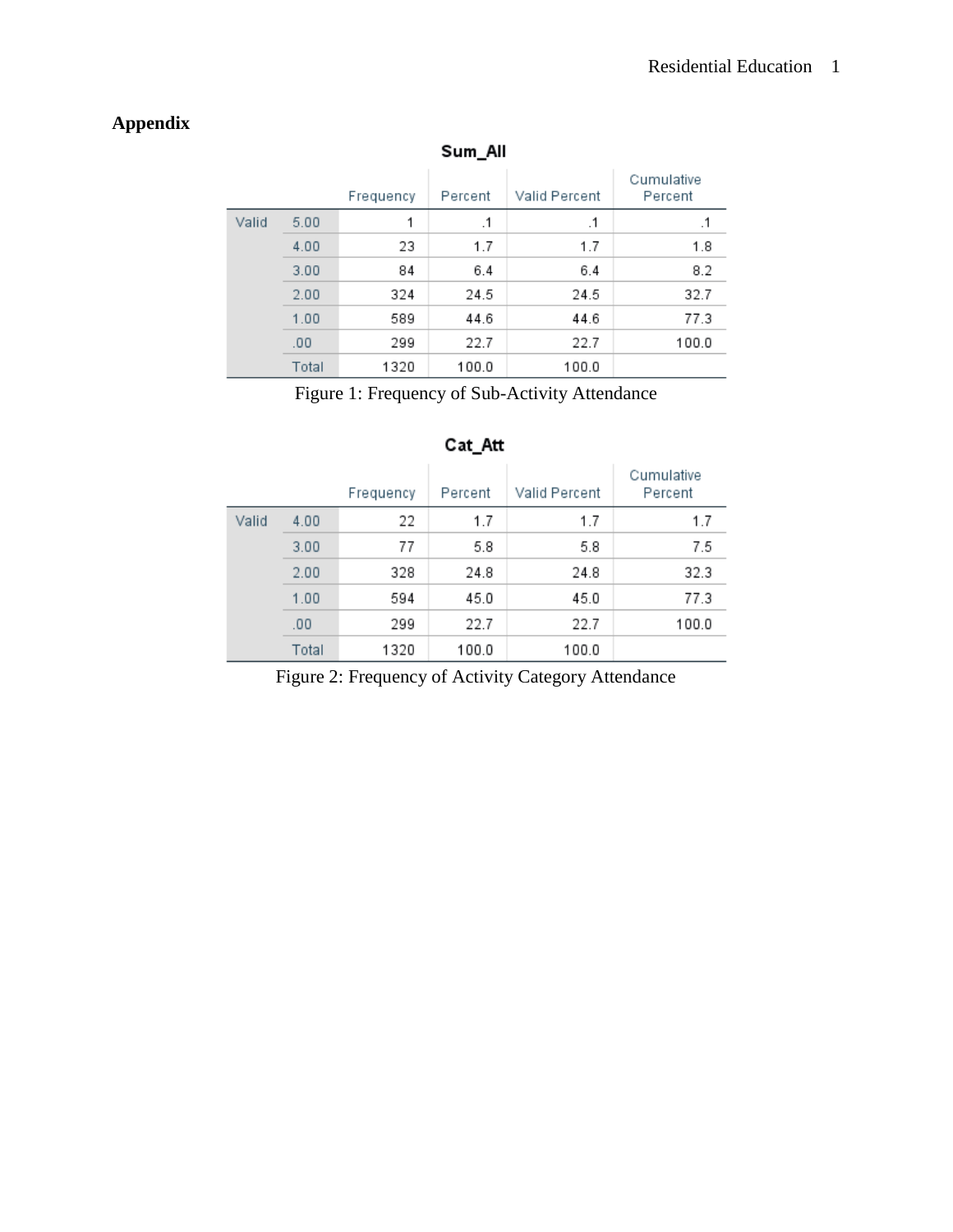## Residential Education 2

|       |       | Frequency | Percent | Valid Percent | Cumulative<br>Percent |
|-------|-------|-----------|---------|---------------|-----------------------|
| Valid | 1.00  | 811       | 61.4    | 61.4          | 61.4                  |
|       | .00   | 509       | 38.6    | 38.6          | 100.0                 |
|       | Total | 1320      | 100.0   | 100.0         |                       |

## **BDCom**

## **FloorMeet**

|       |       | Frequency | Percent | Valid Percent | Cumulative<br>Percent |
|-------|-------|-----------|---------|---------------|-----------------------|
| Valid | 1.00  | 317       | 24.0    | 24.0          | 24.0                  |
|       | .00   | 1003      | 76.0    | 76.0          | 100.0                 |
|       | Total | 1320      | 100.0   | 100.0         |                       |

## WWeek

|       |       | Frequency | Percent | Valid Percent | Cumulative<br>Percent |
|-------|-------|-----------|---------|---------------|-----------------------|
| Valid | 1.00  | 185       | 14.0    | 14.0          | 14.0                  |
|       | .00   | 1135      | 86.0    | 86.0          | 100.0                 |
|       | Total | 1320      | 100.0   | 100.0         |                       |

## $R\_Att$

|       |       | Frequency | Percent | Valid Percent | Cumulative<br>Percent |
|-------|-------|-----------|---------|---------------|-----------------------|
| Valid | 1.00  | 256       | 19.4    | 19.4          | 19.4                  |
|       | .00   | 1064      | 80.6    | 80.6          | 100.0                 |
|       | Total | 1320      | 100.0   | 100.0         |                       |

Figure 3: Frequency of Activity Attendance

## **Statistics**

|                |         | Tot_Cor | Thresh Cor |
|----------------|---------|---------|------------|
| Ν              | Valid   | 1320    | 1320       |
|                | Missing | 0       | n          |
| Mean           |         | .3121   |            |
| Median         |         | .0000   |            |
| Mode           |         | .00     |            |
| Std. Deviation |         | .80531  |            |
| Variance       |         | .649    |            |

Figure 4: Mean and St. Dev. of Correct Answer Selections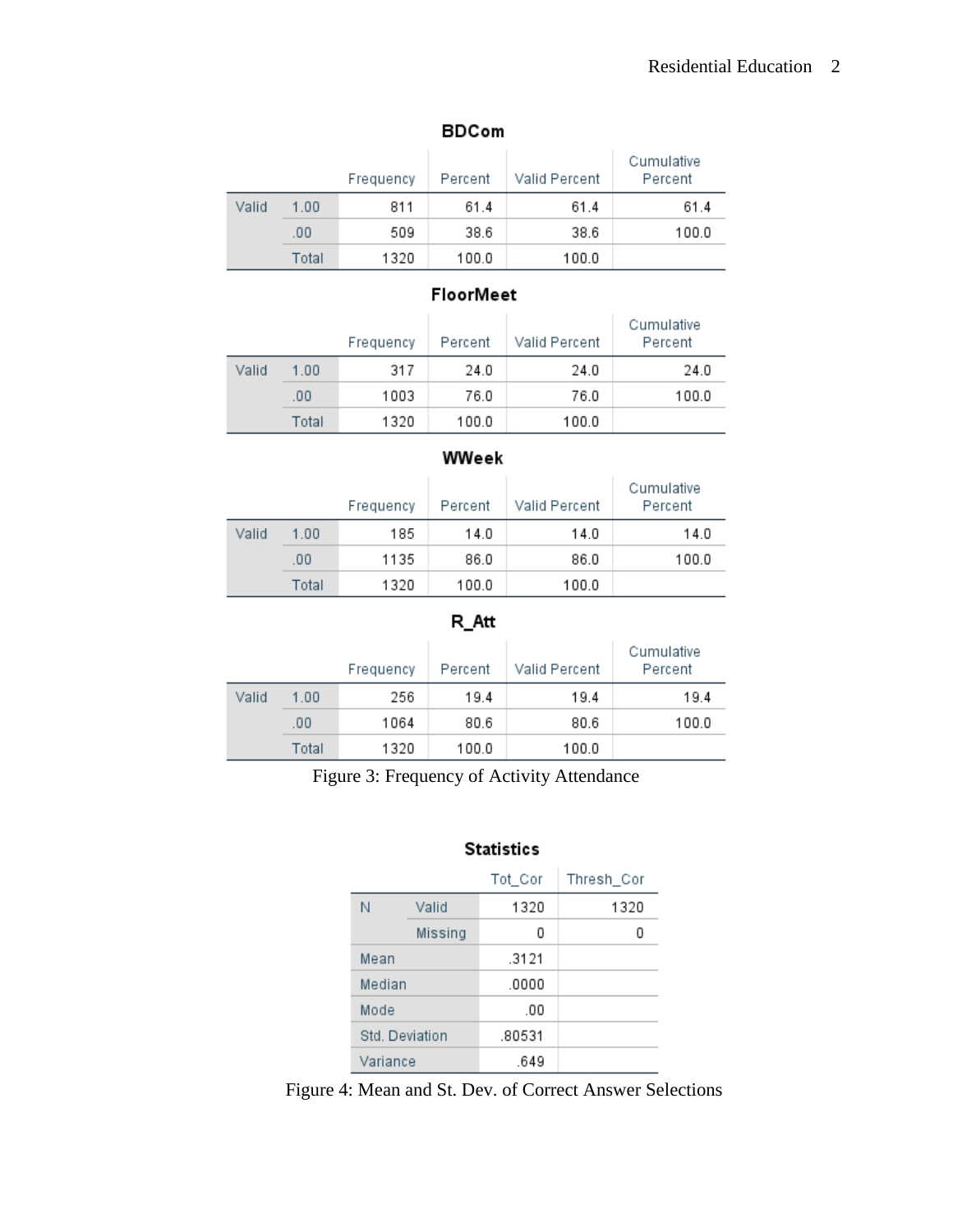|       |       | Frequency | Percent | Valid Percent | Cumulative<br>Percent |  |
|-------|-------|-----------|---------|---------------|-----------------------|--|
| Valid | 3.00  | 91        | 6.9     | 6.9           | 6.9                   |  |
|       | 2.00  | 13        | 1.0     | 1.0           | 7.9                   |  |
|       | 1.00  | 113       | 8.6     | 8.6           | 16.4                  |  |
|       | .00   | 1103      | 83.6    | 83.6          | 100.0                 |  |
|       | Total | 1320      | 100.0   | 100.0         |                       |  |

## Tot Cor

Figure 5: Frequency of Correct Answer Selections

#### Tot\_Cor Sum\_All Tot\_Cor Pearson Correlation  $-0.39$  $\mathbf{1}$ Sig. (2-tailed) .160 Sum of Squares and 855.406  $-38.024$ Cross-products Covariance .649  $-0.29$ N. 1320 1320 Pearson Correlation  $-.039$ Sum\_All 1 Sig. (2-tailed) .160 Sum of Squares and  $-38.024$ 1128.397 Cross-products Covariance  $-0.29$ .855 N 1320 1320

## Correlations

Figure 6: Correlation Between Frequency of Sub-Category Attendance and Correct Answer Selections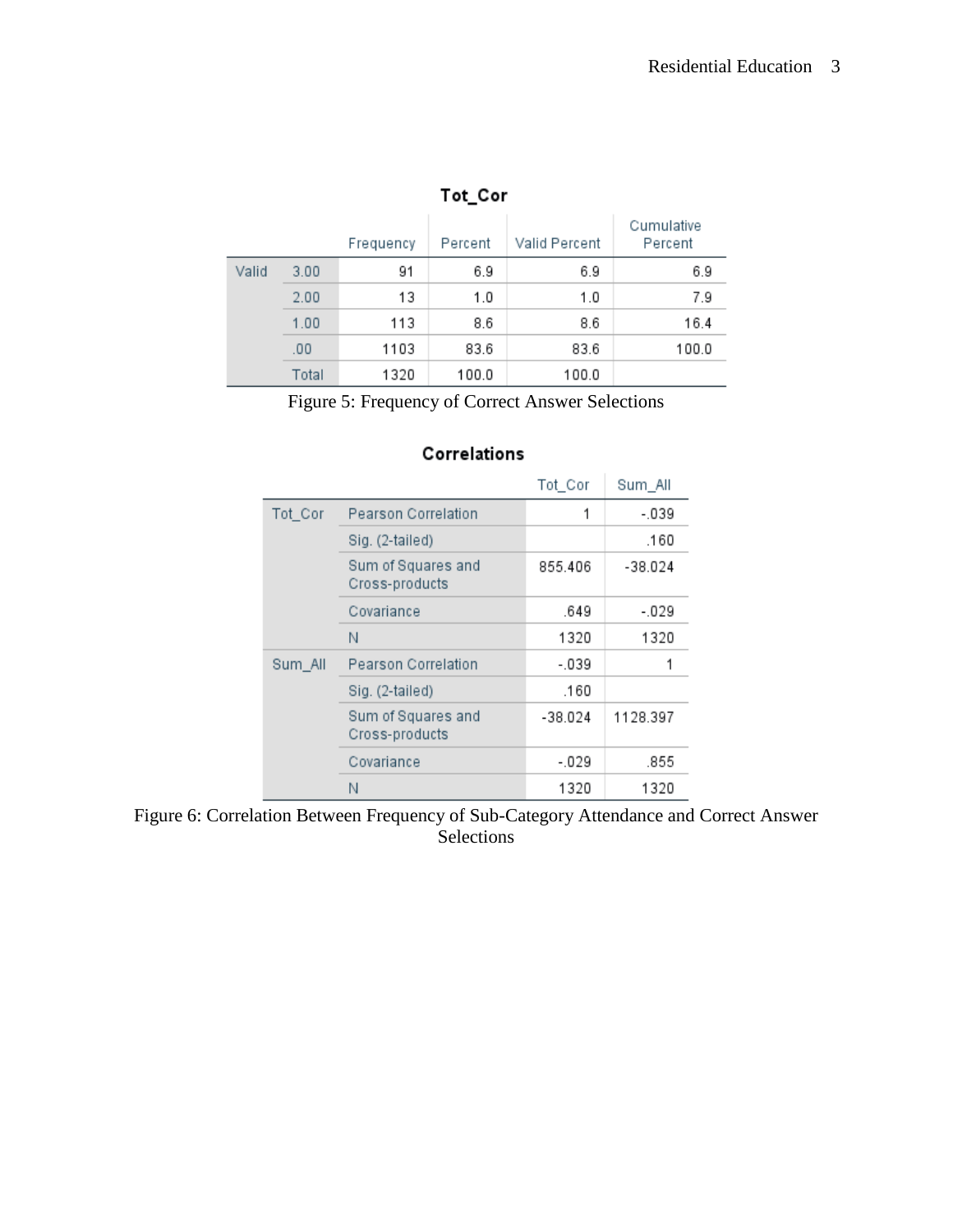|         |                                      | Tot_Cor   | Cat_Att   |
|---------|--------------------------------------|-----------|-----------|
| Tot_Cor | Pearson Correlation                  |           | $-0.45$   |
|         | Sig. (2-tailed)                      |           | .100      |
|         | Sum of Squares and<br>Cross-products | 855.406   | $-43.718$ |
|         | Covariance                           | .649      | $-0.33$   |
|         | Ν                                    | 1320      | 1320      |
| Cat Att | Pearson Correlation                  | $-045$    |           |
|         | Sig. (2-tailed)                      | .100      |           |
|         | Sum of Squares and<br>Cross-products | $-43.718$ | 1086.030  |
|         | Covariance                           | - 033     | .823      |
|         | Ν                                    | 1320      | 1320      |

## Correlations

## Figure 7: Correlation Between Frequency of Activity Category Attendance and Correct Answer Selections

| Correlations |
|--------------|
|--------------|

|         |                                      | Tot_Cor   | Sum R     |
|---------|--------------------------------------|-----------|-----------|
| Tot_Cor | Pearson Correlation                  | 1         | $-024$    |
|         | Sig. (2-tailed)                      |           | .381      |
|         | Sum of Squares and<br>Cross-products | 855.406   | $-11.209$ |
|         | Covariance                           | .649      | -.008     |
|         | Ν                                    | 1320      | 1320      |
| Sum_R   | Pearson Correlation                  | $-024$    |           |
|         | Sig. (2-tailed)                      | .381      |           |
|         | Sum of Squares and<br>Cross-products | $-11.209$ | 252.539   |
|         | Covariance                           | $-.008$   | .191      |
|         | Ν                                    | 1320      | 1320      |

Figure 8: Correlation Between Frequency of RELI Attendance and Correct Answer Selections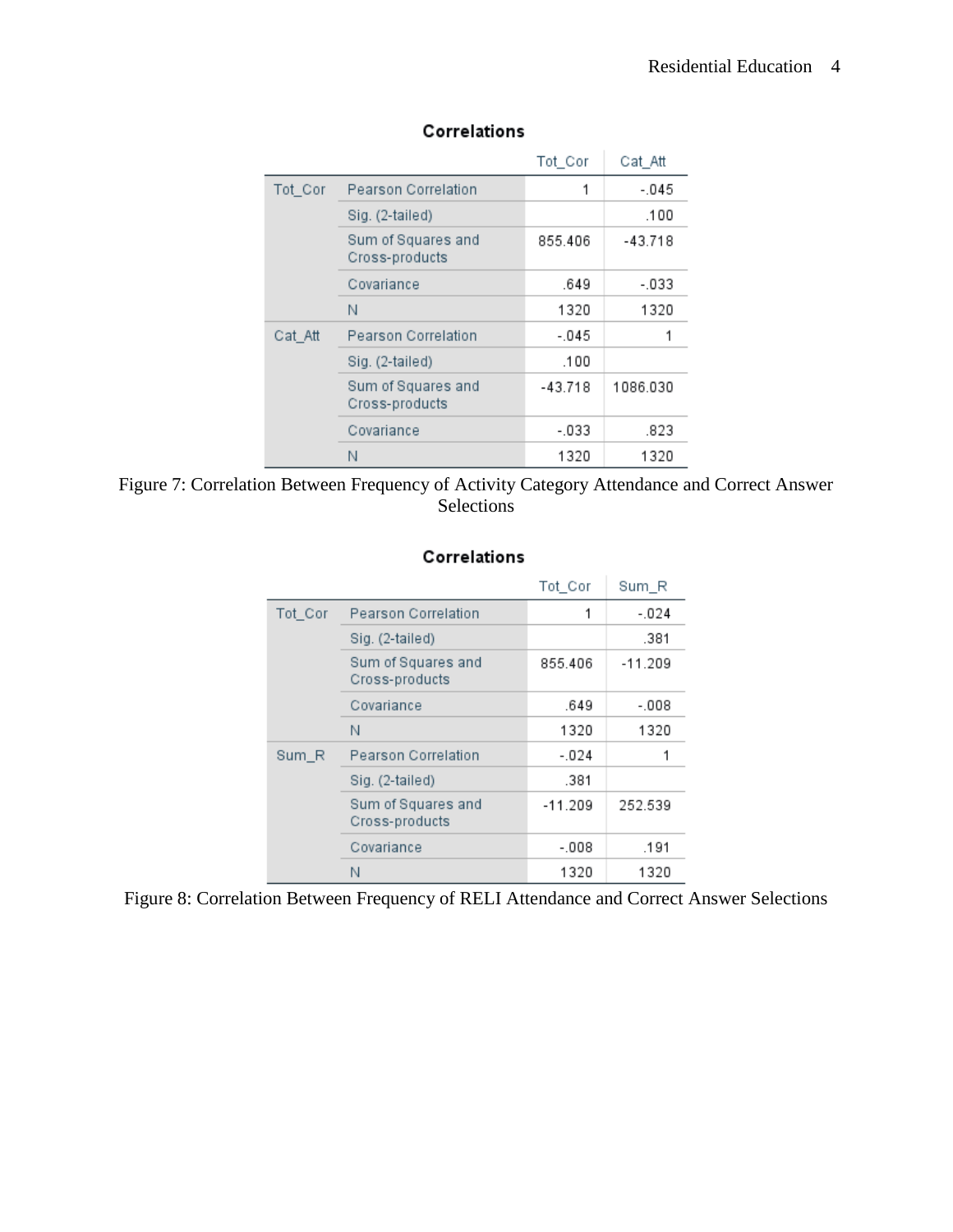|              |      |                     | Thresh_Cor |          |        |
|--------------|------|---------------------|------------|----------|--------|
|              |      |                     | Learned    | NotLearn | Total  |
| <b>BDCom</b> | .00. | Count               | 39         | 470      | 509    |
|              |      | % within Thresh Cor | 37.5%      | 38.7%    | 38.6%  |
|              | 1.00 | Count               | 65         | 746      | 811    |
|              |      | % within Thresh Cor | 62.5%      | 61.3%    | 61.4%  |
| Total        |      | Count               | 104        | 1216     | 1320   |
|              |      | % within Thresh Cor | 100.0%     | 100.0%   | 100.0% |

## Crosstab

## Figure 9: Cross-Tabulation Between Blue Demon Community Week Attendance and the Learning Threshold

## Crosstab

|           |      | Thresh_Cor          |         |          |        |
|-----------|------|---------------------|---------|----------|--------|
|           |      |                     | Learned | NotLearn | Total  |
| FloorMeet | .00  | Count               | 83      | 920      | 1003   |
|           |      | % within Thresh_Cor | 79.8%   | 75.7%    | 76.0%  |
|           | 1.00 | Count               | 21      | 296      | 317    |
|           |      | % within Thresh_Cor | 20.2%   | 24.3%    | 24.0%  |
| Total     |      | Count               | 104     | 1216     | 1320   |
|           |      | % within Thresh Cor | 100.0%  | 100.0%   | 100.0% |

Figure 10: Cross-Tabulation Between Floor Meeting Attendance and the Learning Threshold

## Crosstab

|       |      | Thresh_Cor          |         |          |        |
|-------|------|---------------------|---------|----------|--------|
|       |      |                     | Learned | NotLearn | Total  |
| WWeek | .00  | Count               | 87      | 1048     | 1135   |
|       |      | % within Thresh_Cor | 83.7%   | 86.2%    | 86.0%  |
|       | 1.00 | Count               | 17      | 168      | 185    |
|       |      | % within Thresh_Cor | 16.3%   | 13.8%    | 14.0%  |
| Total |      | Count               | 104     | 1216     | 1320   |
|       |      | % within Thresh Cor | 100.0%  | 100.0%   | 100.0% |

Figure 11: Cross-Tabulation Between Welcome Week Attendance and the Learning Threshold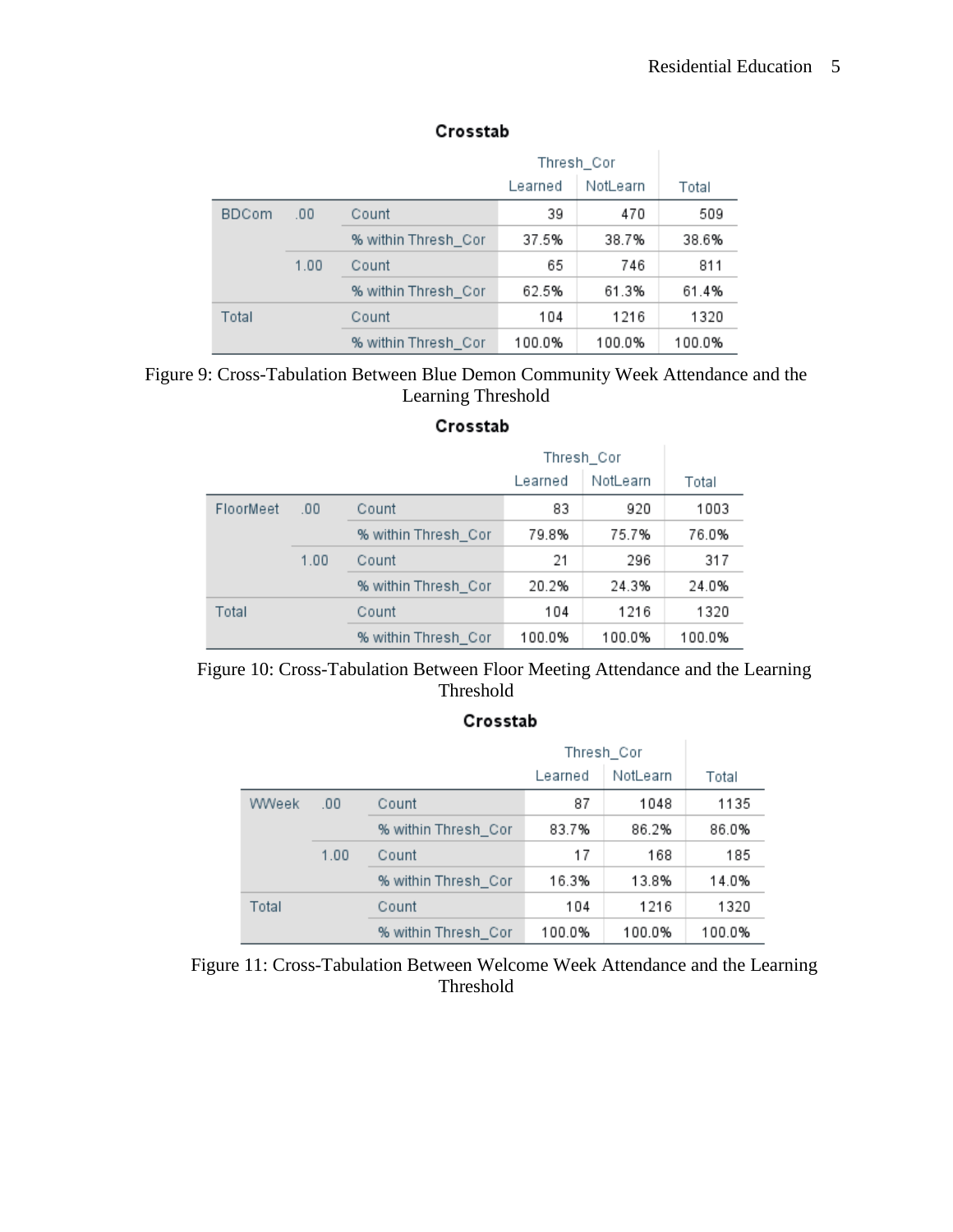|          |       | Thresh_Cor          |         |          |        |
|----------|-------|---------------------|---------|----------|--------|
|          |       |                     | Learned | NotLearn | Total  |
| $R\_Att$ | .00   | Count               | 87      | 977      | 1064   |
| 1.00     |       | % within Thresh_Cor | 83.7%   | 80.3%    | 80.6%  |
|          | Count | 17                  | 239     | 256      |        |
|          |       | % within Thresh Cor | 16.3%   | 19.7%    | 19.4%  |
| Total    |       | Count               | 104     | 1216     | 1320   |
|          |       | % within Thresh Cor | 100.0%  | 100.0%   | 100.0% |

## Crosstab

# Figure 12: Cross-Tabulation Between RELI Attendance and the Learning Threshold

## Level\_att \* Thresh\_Cor Crosstabulation

|           |         | Thresh_Cor          |         |          |        |
|-----------|---------|---------------------|---------|----------|--------|
|           |         |                     | Learned | NotLearn | Total  |
| Level_att | Zero    | Count               | 29      | 270      | 299    |
|           |         | % within Thresh_Cor | 27.9%   | 22.2%    | 22.7%  |
|           | $1 - 2$ | Count               | 61      | 852      | 913    |
|           |         | % within Thresh_Cor | 58.7%   | 70.1%    | 69.2%  |
|           | 3.00    | Count               | 14      | 93       | 107    |
|           |         | % within Thresh_Cor | 13.5%   | 7.7%     | 8.1%   |
| Total     |         | Count               | 104     | 1215     | 1319   |
|           |         | % within Thresh_Cor | 100.0%  | 100.0%   | 100.0% |

Figure 13: Cross-Tabulation Between Attendance Categories and the Learning Threshold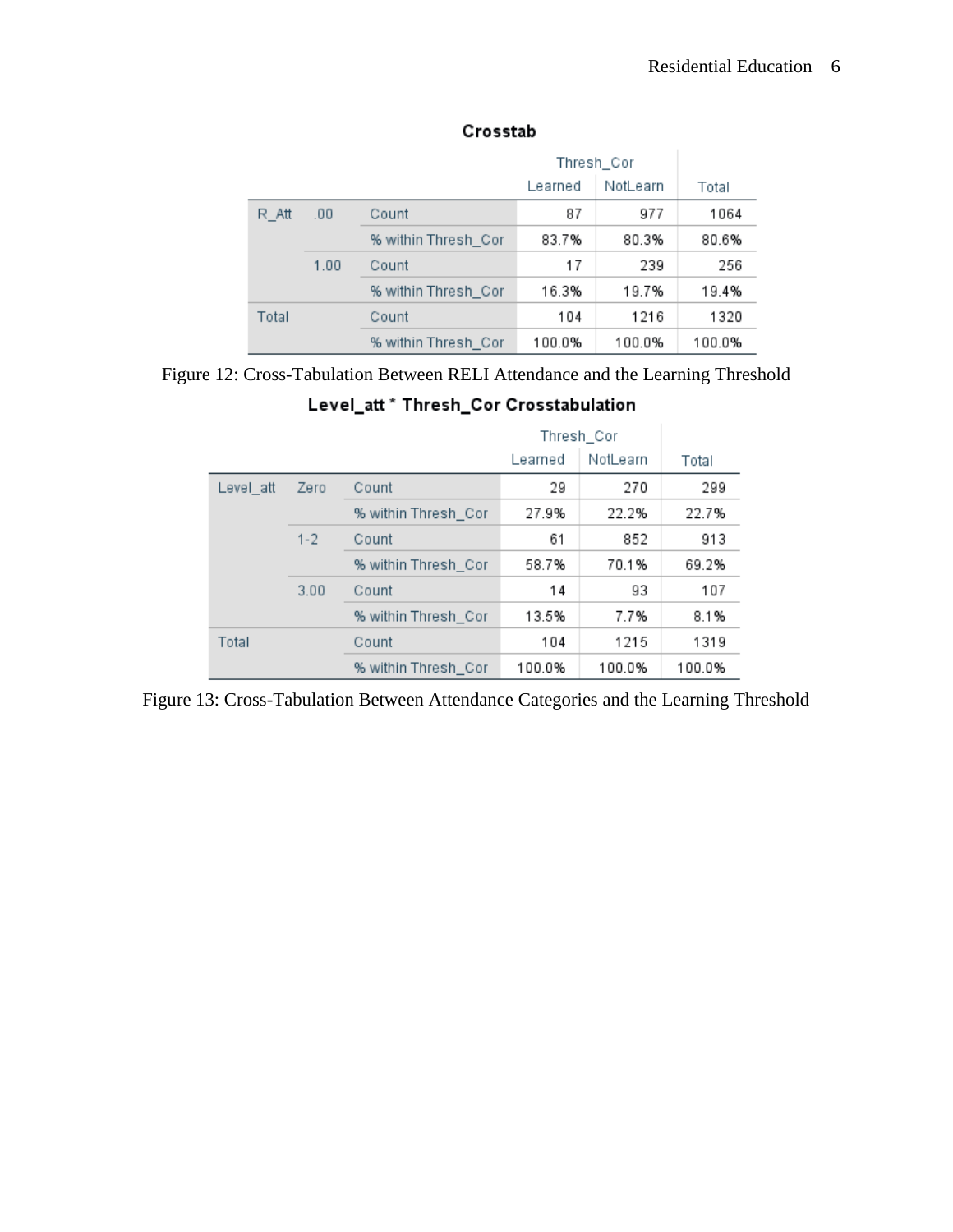## Crosstab

|              |      |               | CorC   |        |        |
|--------------|------|---------------|--------|--------|--------|
|              |      |               | .00    | 1.00   | Total  |
| <b>BDCom</b> | .00  | Count         | 421    | 87     | 508    |
|              |      | % within CorC | 37.5%  | 44.8%  | 38.6%  |
|              | 1.00 | Count         | 702    | 107    | 809    |
|              |      | % within CorC | 62.5%  | 55.2%  | 61.4%  |
| Total        |      | Count         | 1123   | 194    | 1317   |
|              |      | % within CorC | 100.0% | 100.0% | 100.0% |

## Crosstab

|           |      |               | CorC   |        |        |
|-----------|------|---------------|--------|--------|--------|
|           |      |               | .00    | 1.00   | Total  |
| FloorMeet | .00  | Count         | 840    | 160    | 1000   |
|           |      | % within CorC | 74.8%  | 82.5%  | 75.9%  |
|           | 1.00 | Count         | 283    | 34     | 317    |
|           |      | % within CorC | 25.2%  | 17.5%  | 24.1%  |
| Total     |      | Count         | 1123   | 194    | 1317   |
|           |      | % within CorC | 100.0% | 100.0% | 100.0% |

#### Crosstab

|       |      |               | CorC   |        |        |
|-------|------|---------------|--------|--------|--------|
|       |      |               | .00    | 1.00   | Total  |
| WWeek | .00  | Count         | 966    | 167    | 1133   |
|       |      | % within CorC | 86.0%  | 86.1%  | 86.0%  |
|       | 1.00 | Count         | 157    | 27     | 184    |
|       |      | % within CorC | 14.0%  | 13.9%  | 14.0%  |
| Total |      | Count         | 1123   | 194    | 1317   |
|       |      | % within CorC | 100.0% | 100.0% | 100.0% |

#### Crosstab

|              |       |               | CorC   |        |        |
|--------------|-------|---------------|--------|--------|--------|
|              |       |               | .00    | 1.00   | Total  |
| R Att<br>.00 | Count | 895           | 167    | 1062   |        |
|              |       | % within CorC | 79.7%  | 86.1%  | 80.6%  |
|              | 1.00  | Count         | 228    | 27     | 255    |
|              |       | % within CorC | 20.3%  | 13.9%  | 19.4%  |
| Total        |       | Count         | 1123   | 194    | 1317   |
|              |       | % within CorC | 100.0% | 100.0% | 100.0% |

Figure 14: Cross-Tabulation Between Activity Category Attendance and Correct Selection of Answer Choice C (Being close to campus)